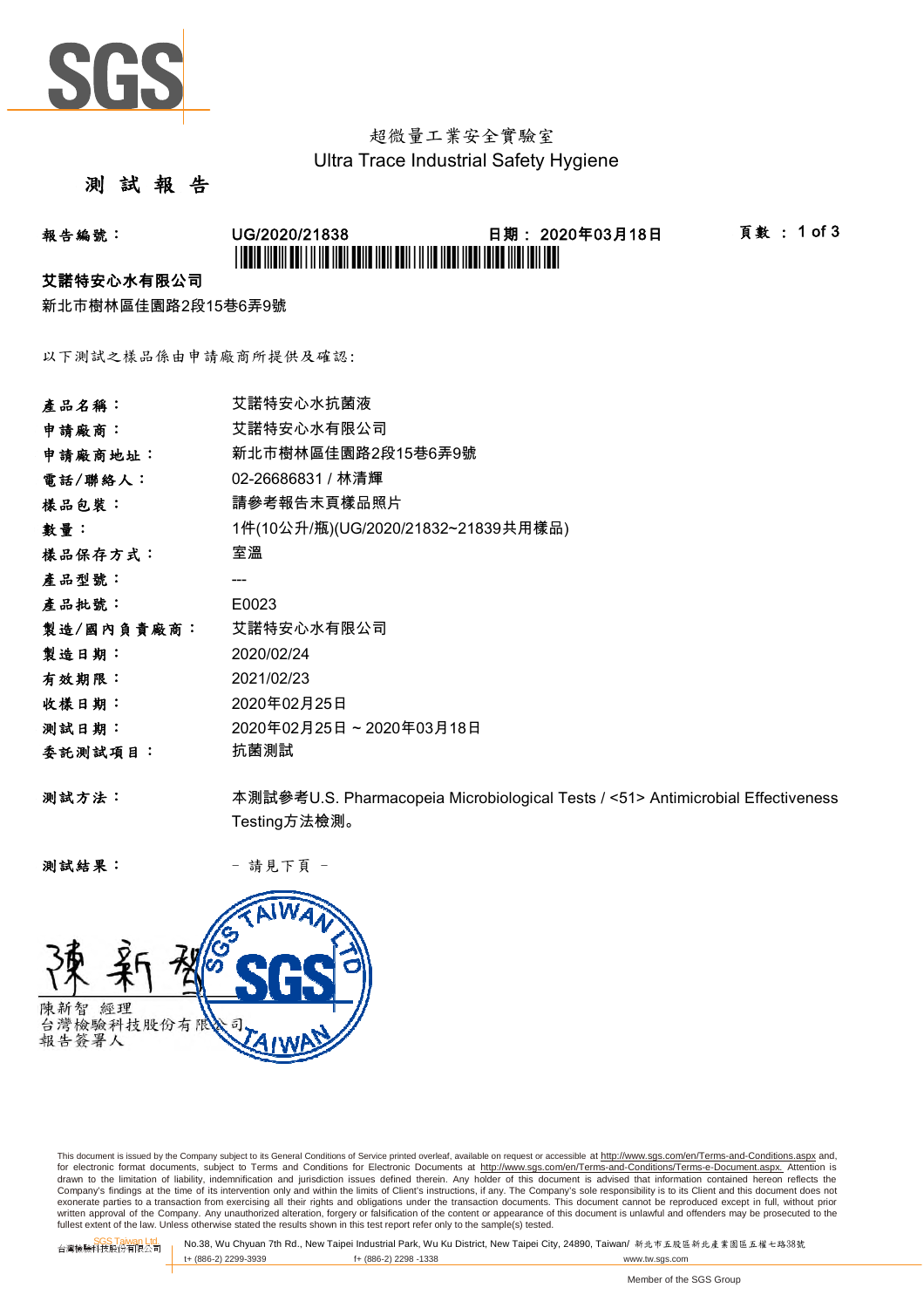

## 超微量工業安全實驗室 Ultra Trace Industrial Safety Hygiene

### 測 試 報 告

# 報告編號: UG/2020/21838 日期: 2020年03月18日 頁數 : 2 of 3 \*UGBIT INDIVI ABI I II IID NON BANA NAN ABIN I II IID NABI INDIVIDA INDI IBN 1811

#### 艾諾特安心水有限公司

新北市樹林區佳園路2段15巷6弄9號

#### 測試結果:

| 菌株名稱                       | 原接菌量<br>(CFU/mL)    | 作用時間  | <u>樣品作用後之</u><br>菌量(CFU/mL) | 减菌率R(%) |
|----------------------------|---------------------|-------|-----------------------------|---------|
| 黑麴菌                        | $1.7 \times 10^{5}$ | 30 秒鐘 | $2.6 \times 10^{3}$         | 98.5    |
| (Aspergillus brasiliensis) |                     |       |                             |         |

備註:1.測試報告僅就委託者之委託事項提供測試結果,不對產品合法性做判斷。

- 2. 本測試報告之所有檢驗內容,均依委託事項執行檢驗,如有不實,願意承擔完全責任。
- 3. 本報告不得分離,分離使用無效。
- 4.菌株編號:
	- **里麴菌 BCRC 31512: ATCC 9642**
- 5.減菌率R(%)小於1%則無明顯抑菌效果。

- END -

This document is issued by the Company subject to its General Conditions of Service printed overleaf, available on request or accessible at http://www.sqs.com/en/Terms-and-Conditions.aspx and, for electronic format documents, subject to Terms and Conditions for Electronic Documents at http://www.sgs.com/en/Terms-and-Conditions/Terms-e-Document.aspx. Attention is drawn to the limitation of liability, indemnification and jurisdiction issues defined therein. Any holder of this document is advised that information contained hereon reflects the<br>Company's findings at the time of its int exonerate parties to a transaction from exercising all their rights and obligations under the transaction documents. This document cannot be reproduced except in full, without prior written approval of the Company. Any unauthorized alteration, forgery or falsification of the content or appearance of this document is unlawful and offenders may be prosecuted to the<br>fullest extent of the law. Unless othe